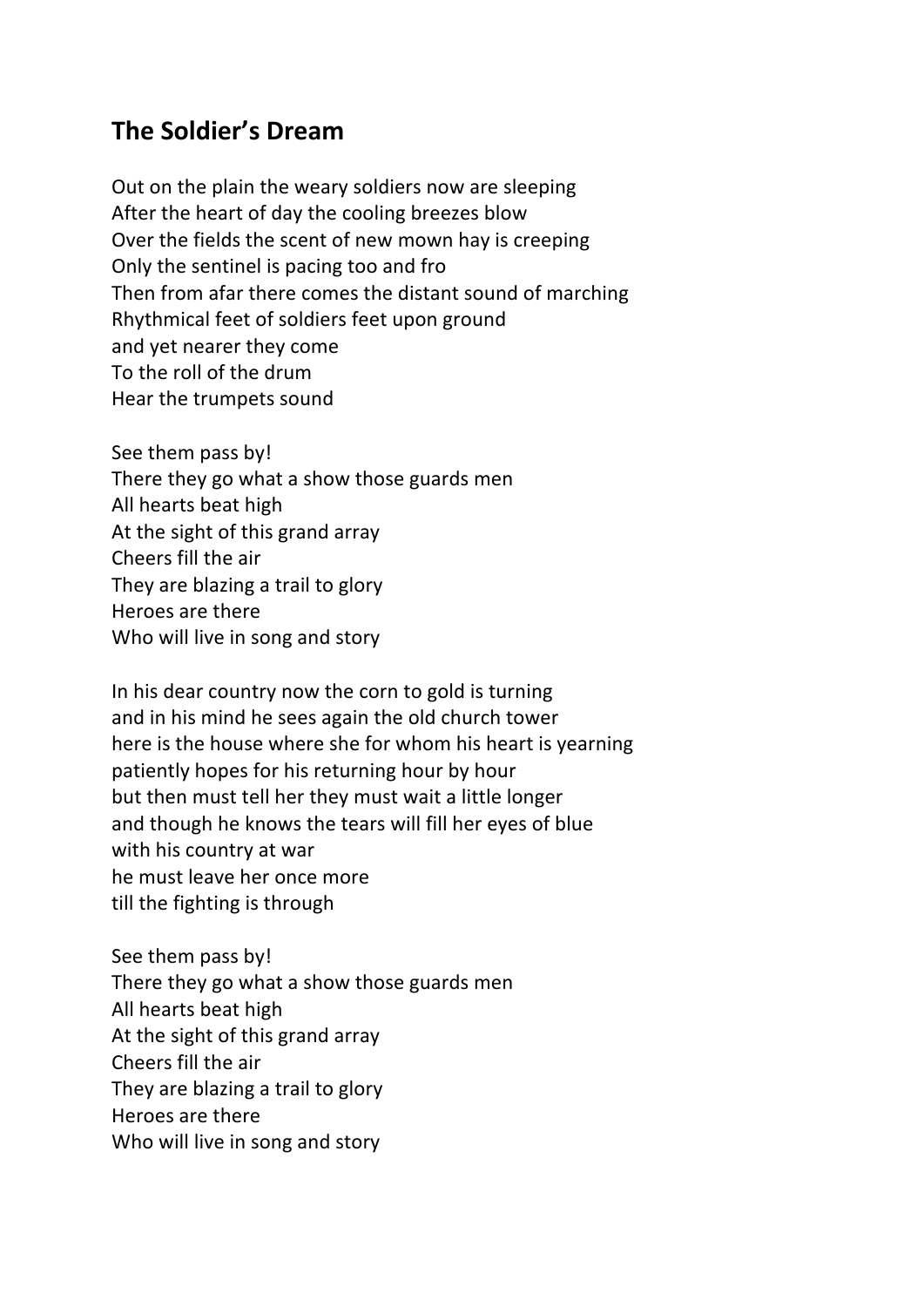## **The Merry Widow Waltz**

Now or never and forever I love you, Let me hold you till I've told you I love you, I believe in magic while our arms entwine, Heaven's near when you are here and mine all mine.

I never knew before How much I could adore But when you hold my hand and look at my I understand And the music murmurs low Its telling me you know I know And heaven gives the sign you're mine all mine

Not a word dear have I heard dear yet I know You've not told me but you hold me so I know Words may be unspoken yet I know you hear Music sighs, your heart replies I love you dear.

I never knew before How much I could adore But when you hold my hand and look at my I understand And the music murmurs low Its telling me you know I know And heaven gives the sign you're mine all mine